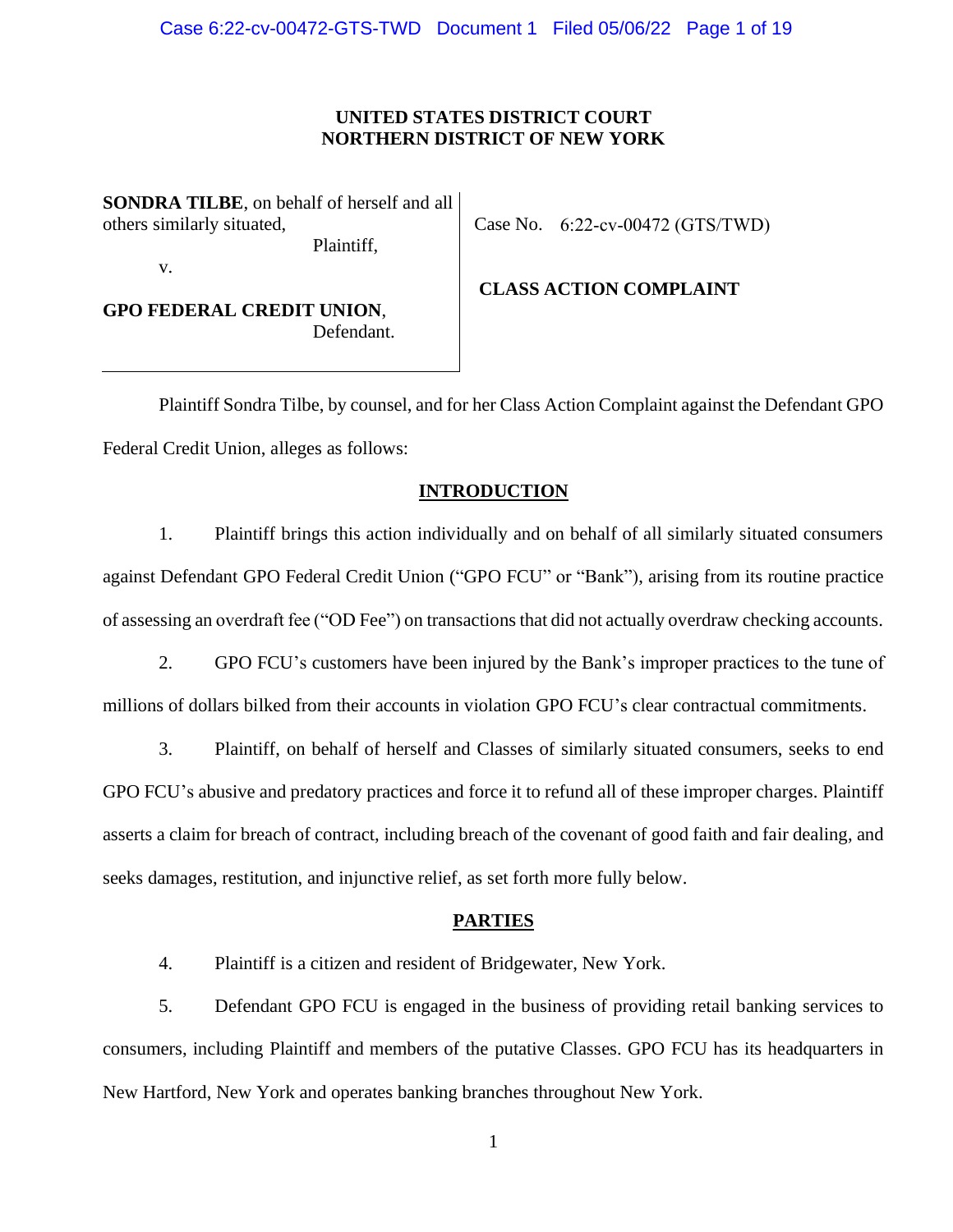#### **JURISDICTION AND VENUE**

6. This Court has original jurisdiction of this action, among other reasons, under the Class Action Fairness Act of 2005. Pursuant to 28 U.S.C. §§ 1332(d)(2) and (6), this Court has original jurisdiction because (1) the proposed Class is comprised of at least 100 members; (2) at least one member of the proposed class resides outside of Colorado; and (3) the aggregate claims of the putative class members exceed \$5 million, exclusive of interest and costs.

7. Venue is proper in this district pursuant to 28 U.S.C. § 1391 because GPO FCU is subject to personal jurisdiction here and regularly conducts business in this District, and because a substantial part of the events or omissions giving rise to the claims asserted herein occurred in this district.

### **FACTUAL BACKGROUND AND GENERAL ALLEGATIONS**

## **GPO FCU CHARGES OD FEES ON TRANSACTIONS THAT DO NOT ACTUALLY OVERDRAW THE ACCOUNT**

8. Plaintiff has a checking account with GPO FCU.

9. GPO FCU issues debit cards to its checking account customers, including Plaintiff, which allows its customers to have electronic access to their checking accounts for purchases, payments, withdrawals, and other electronic debit transactions.

10. Pursuant to its Account Documents, GPO FCU charges fees for transactions that purportedly result in an overdraft.

11. Plaintiff brings this cause of action challenging GPO FCU's practice of charging OD Fees on what are referred to in this complaint as "Authorize Positive, Purportedly Settle Negative Transactions" ("APPSN Transactions").

12. Here's how it works. At the moment debit card transactions are authorized on an account with positive funds to cover the transaction, GPO FCU immediately reduces accountholders' checking accounts by the amount of the purchase, sets aside funds in a checking account to cover that transaction,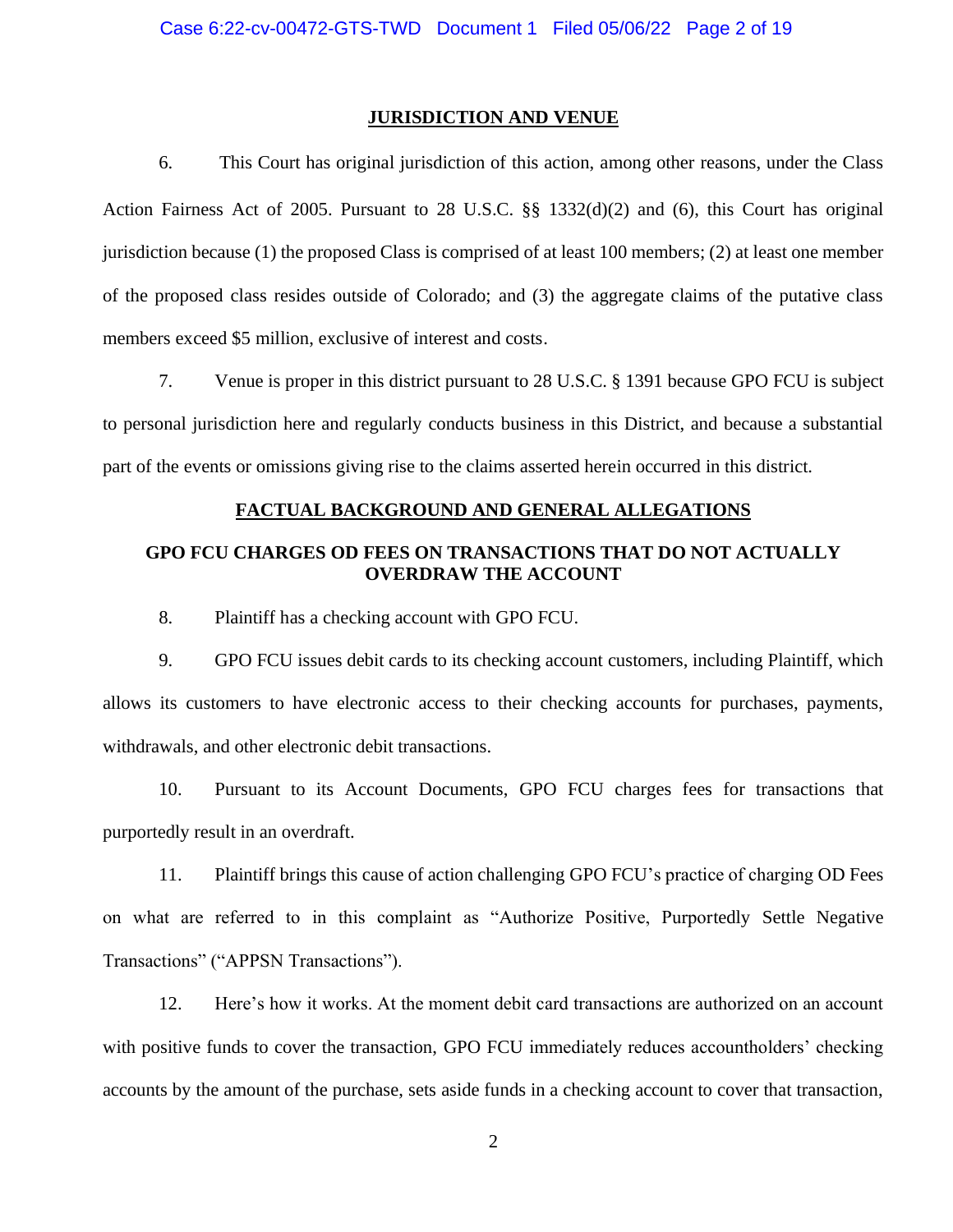### Case 6:22-cv-00472-GTS-TWD Document 1 Filed 05/06/22 Page 3 of 19

and as a result, the accountholder's displayed "available balance" reflects that subtracted amount. Therefore, customers' accounts will always have sufficient available funds to cover these transactions because GPO FCU has already sequestered these funds for payment.

13. However, GPO FCU still assesses crippling OD Fees on many of these transactions and mispresents its practices in its Account Documents.

14. Despite putting aside sufficient available funds for debit card and other POS transactions at the time those transactions are authorized, GPO FCU later assesses OD Fees on those same transactions when they purportedly settle days later into a negative balance. These types of transactions are APPSN Transactions.

15. GPO FCU maintains a running account balance in real time, tracking funds accountholders have for immediate use. This running account balance is adjusted, in real-time, to account for debit card transactions at the precise instance they are made. When a customer makes a purchase with a debit card, GPO FCU sequesters the funds needed to pay the transaction, subtracting the dollar amount of the transaction from the customer's available balance. Such funds are not available for any other use by the accountholder, and such funds are specifically associated with a given debit card transaction.

16. That means when any *subsequent*, intervening transactions are initiated on a checking account, they are compared against an account balance that has already been reduced to account for any earlier debit card transactions. This means that many subsequent transactions incur OD Fees due to the unavailability of the funds sequestered for those debit card transactions.

17. Still, despite keeping those held funds off-limits for other transactions, GPO FCU improperly charges OD Fees on those APPSN Transactions, even though the APPSN Transactions *always* have sufficient available funds to be covered.

18. Indeed, the Consumer Financial Protection Bureau ("CFPB") has expressed concern with this very issue, flatly calling the practice "unfair" and/or "deceptive" when: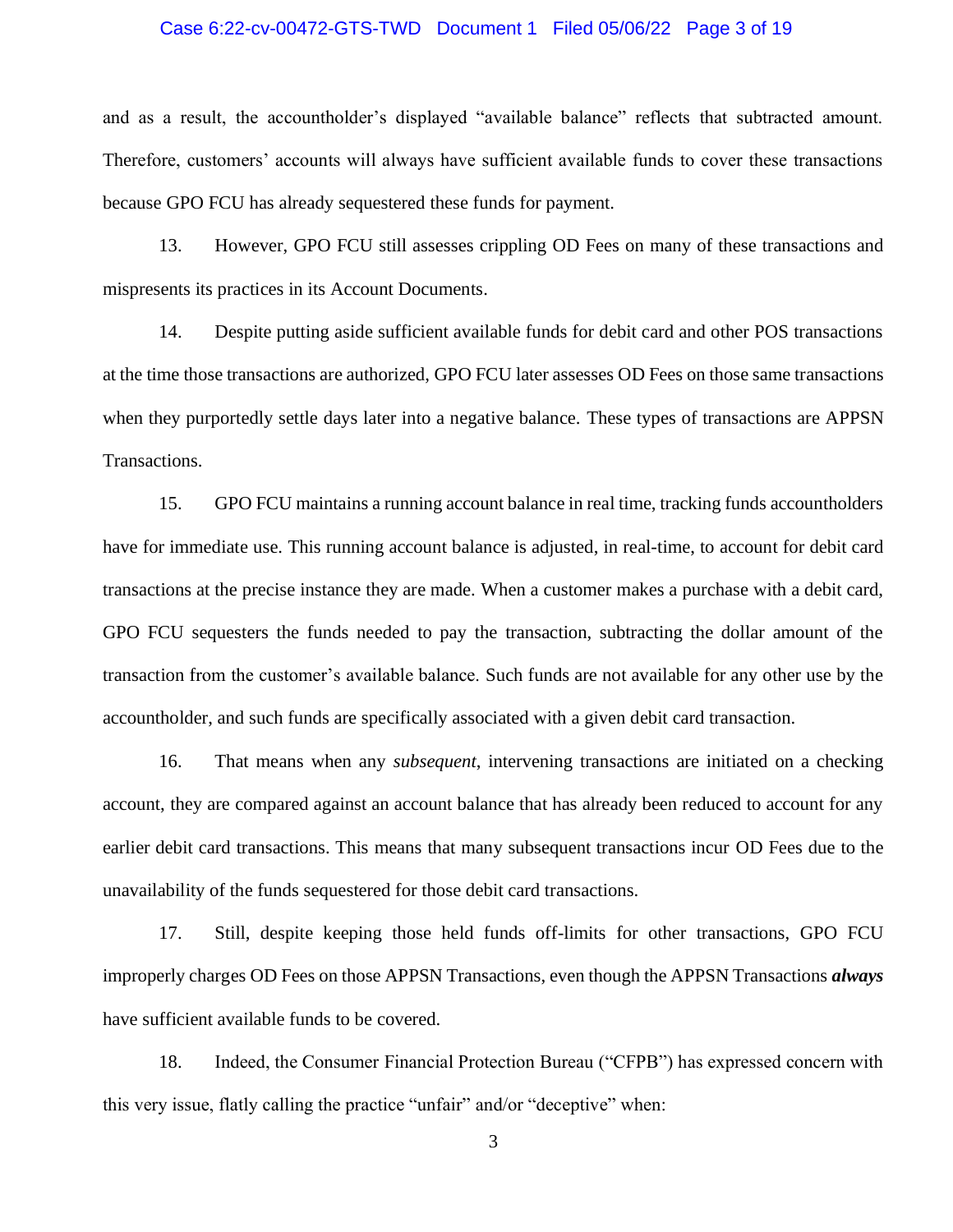A financial institution authorized an electronic transaction, which reduced a customer's available balance but did not result in an overdraft at the time of authorization; settlement of a subsequent unrelated transaction that further lowered the customer's available balance and pushed the account into overdraft status; and when the original electronic transaction was later presented for settlement, because of the intervening transaction and overdraft fee, the electronic transaction also posted as an overdraft and an additional overdraft fee was charged. Because such fees caused harm to consumers, one or more supervised entities were found to have acted unfairly when they charged fees in the manner described above. Consumers likely had no reason to anticipate this practice, which was not appropriately disclosed. They therefore could not reasonably avoid incurring the overdraft fees charged. Consistent with the deception findings summarized above, examiners found that the failure to properly disclose the practice of charging overdraft fees in these circumstances was deceptive. At one or more institutions, examiners found deceptive practices relating to the disclosure of overdraft processing logic for electronic transactions. Examiners noted that these disclosures created a misimpression that the institutions would not charge an overdraft fee with respect to an electronic transaction if the authorization of the transaction did not push the customer's available balance into overdraft status. But the institutions assessed overdraft fees for electronic transactions in a manner inconsistent with the overall net impression created by the disclosures. Examiners therefore concluded that the disclosures were misleading or likely to mislead, and because such misimpressions could be material to a reasonable consumer's decision-making and actions, examiners found the practice to be deceptive. Furthermore, because consumers were substantially injured or likely to be so injured by overdraft fees assessed contrary to the overall net impression created by the disclosures (in a manner not outweighed by countervailing benefits to consumers or competition), and because consumers could not reasonably avoid the fees (given the misimpressions created by the disclosures), the practice of assessing fees under these circumstances was found to be unfair.

Consumer Financial Protection Bureau, Winter 2015 "Supervisory Highlights."

19. There is no justification for these practices, other than to maximize GPO FCU's OD Fee revenue. APPSN Transactions only exist because intervening checking account transactions supposedly reduce an account balance. But GPO FCU is free to protect its interests and either reject those intervening transactions or charge OD Fees on those intervening transactions—and it does the latter to the tune of millions of dollars each year. But GPO FCU was not content with these millions in OD Fees. Instead, it sought millions *more* in OD Fees on these APPSN Transactions.

20. Besides being unfair and unjust, these practices breach contract promises made in GPO FCU's adhesion contracts—contracts which fail to inform accountholders about the true nature of GPO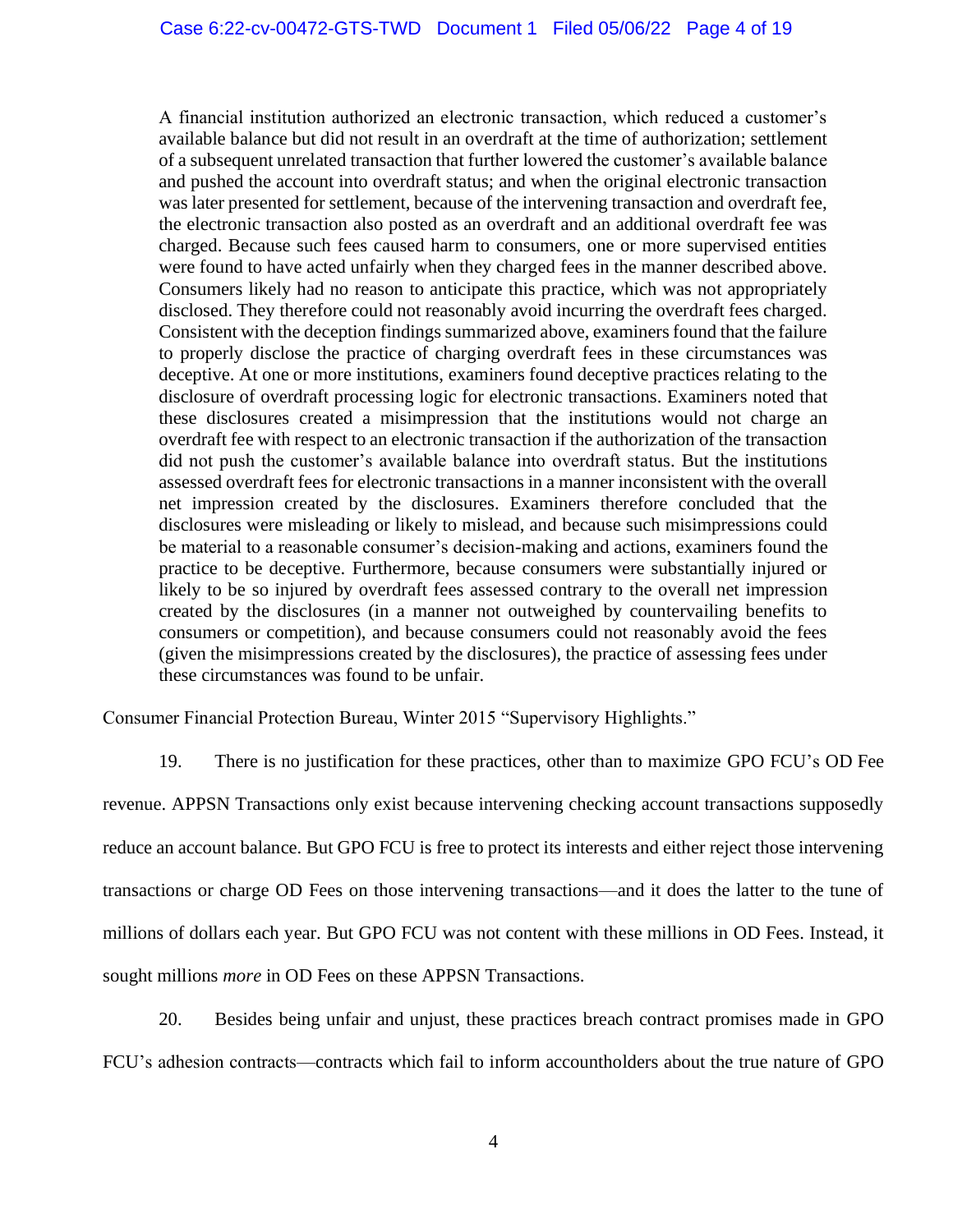### Case 6:22-cv-00472-GTS-TWD Document 1 Filed 05/06/22 Page 5 of 19

FCU's processes and practices. These practices also exploit contractual discretion to gouge accountholders.

21. In plain, clear, and simple language, the Account Documents covering OD Fees promise that GPO FCU will only charge OD Fees on transactions that have insufficient funds to cover that transaction.

22. In short, GPO FCU is not authorized by contract to charge OD Fees on transactions that have not overdrawn an account, but it has done so and continues to do so.

### *A. Mechanics of a Debit Card Transaction*

23. A debit card transaction occurs in two parts. First, authorization for the purchase amount is instantaneously obtained by the merchant from GPO FCU. When a merchant physically or virtually "swipes" a customer's debit card, the credit card terminal connects, via an intermediary, to GPO FCU, which verifies that the customer's account is valid and that sufficient available funds exist to cover the transaction amount.

67. At this step, if the transaction is approved, GPO FCU immediately decrements the funds in an accountholder's account and sequesters funds in the amount of the transaction but does not yet transfer the funds to the merchant.

68. Indeed, the entire purpose of the immediate debit and hold of positive funds is to ensure that there are enough funds in the account to pay the transaction when it settles, as discussed in the Federal Register notice announcing revisions to certain provisions of the Truth in Lending Act regulations:

When a consumer uses a debit card to make a purchase, a hold may be placed on funds in the consumer's account to ensure that the consumer has sufficient funds in the account when the transaction is presented for settlement. This is commonly referred to as a "debit hold." During the time the debit hold remains in place, which may be up to three days after authorization, those funds may be unavailable for the consumer's use for other transactions.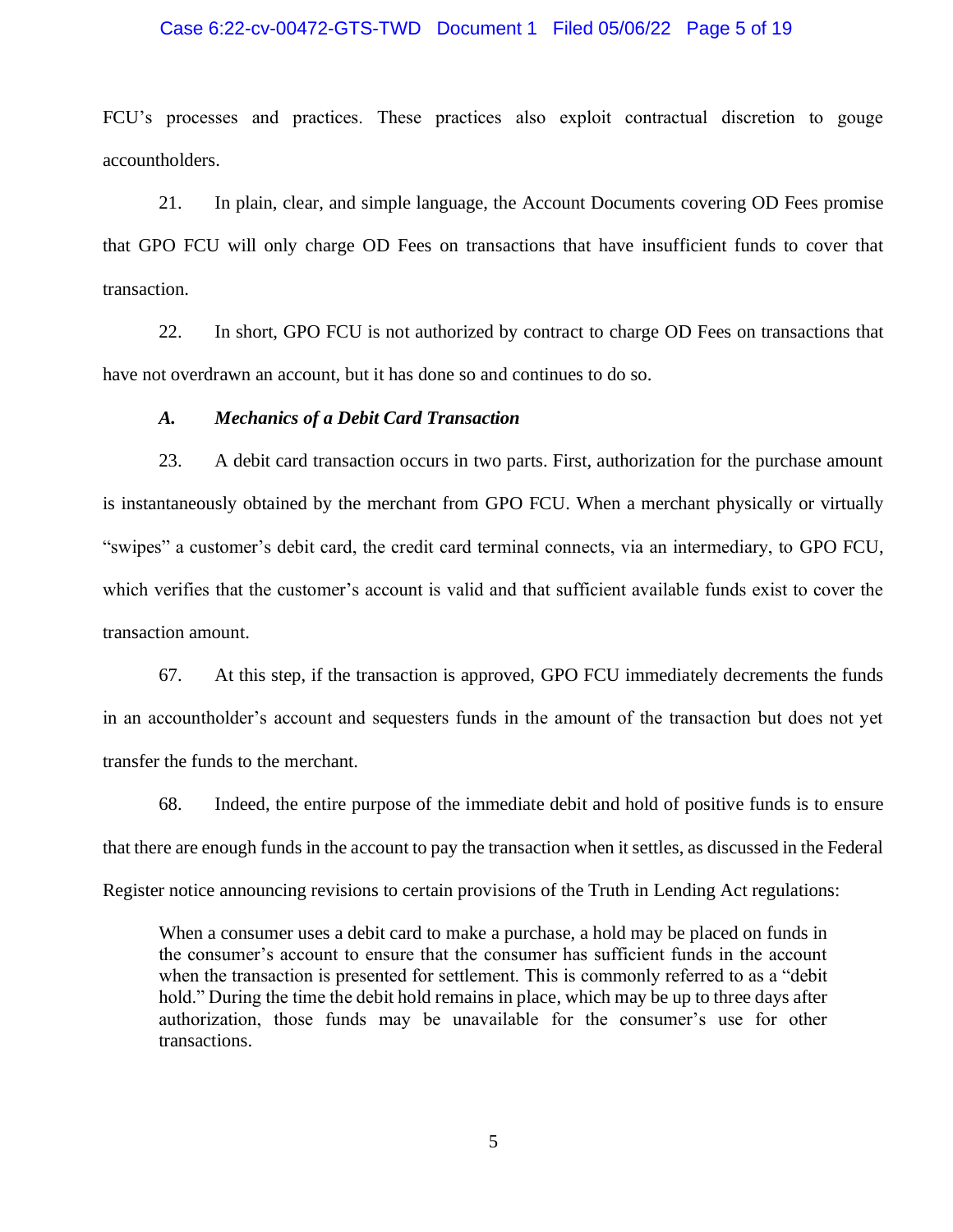### Case 6:22-cv-00472-GTS-TWD Document 1 Filed 05/06/22 Page 6 of 19

Federal Reserve Board, Office of Thrift Supervision, and National Credit Union Administration, Unfair or Deceptive Acts or Practices, 74 FR 5498-01 (Jan. 29, 2009).

69. Sometime thereafter, the funds are actually transferred from the customer's account to the merchant's account.

70. GPO FCU (like all banks and credit unions) decides whether to "pay" debit card transactions at authorization. After that, GPO FCU is obligated to pay the transaction no matter what. For debit card transactions, that moment of decision can only occur at the point of sale, at the instant the transaction is authorized or declined. It is at that point—and only that point—when GPO FCU may choose to either pay the transaction or decline it. When the time comes to actually settle the transaction, it is too late—the financial institution has no discretion and must pay the charge. This "must pay" rule applies industry wide and requires that, once a financial institution authorizes a debit card transaction, it "must pay" it when the merchant later makes a demand, regardless of other account activity. *See* Electronic Fund Transfers, 74 Fed. Reg. 59033-01, 59046 (Nov. 17, 2009).

71. There is no change—no impact whatsoever—to the available funds in an account when this step occurs.

### *B. GPO FCU's Account Contract*

72. Plaintiff has a checking account with GPO FCU, which is governed by GPO FCU's standardized Account Documents.

73. The Account Documents indicate that GPO FCU will only pay overdrafts when an accountholder lacks sufficient funds to pay for a transaction, reserving discretion for whether to pay an overdraft. GPO FCU's Overdraft Consent Form promises:

### **What you need to know about Overdrafts and Overdraft Fees:**

An overdraft occurs when you do not have enough money in your account to cover a transaction, but we pay it anyway. We can cover your overdrafts in two different ways:

1. We have standard overdraft practices that come with your account.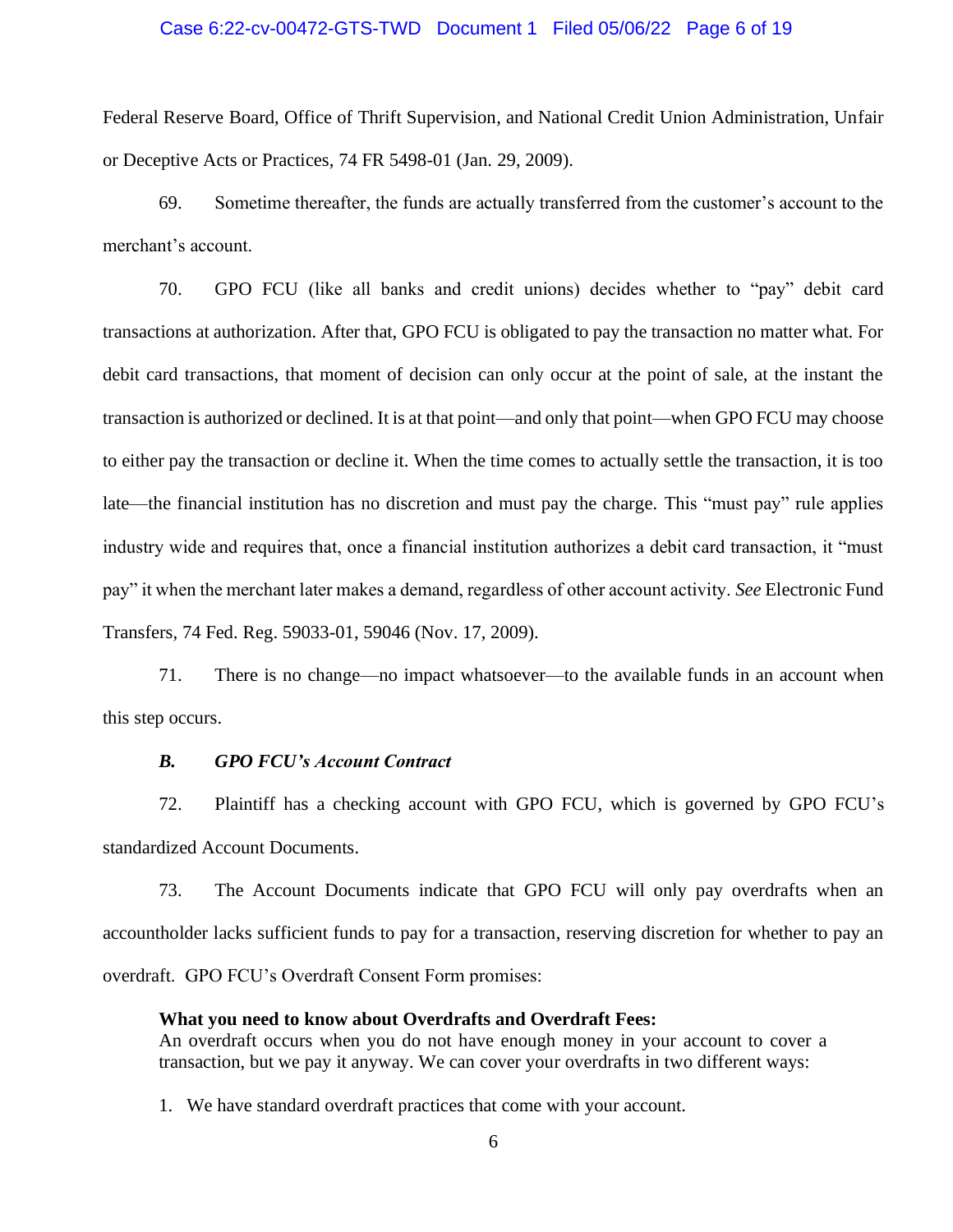2. We also offer overdraft protection plans, such as link to another account or a line of credit, which may be less costly than our standard overdraft practices. To learn more about these other options, visit any branch.

This notice explains our standard overdraft practices.

# **What are the standard overdraft practices that come with my account?**

We do authorize and pay overdrafts for the following types of transactions:

- Checks and other transactions made using your checking account number
- Automatic bill payments

We will not authorize and pay overdrafts for the following types of transactions without your consent.

- ATM transactions
- Everyday debit card transactions

We pay overdrafts at our discretion, which means we do not guarantee that we will always authorize and pay any type of transaction. If we do not authorize and pay an overdraft, your transaction will be declined.

# **What fees will I be charged if GPO Federal Credit Union pays my overdraft?**

Under our standard overdraft practices:

- We will charge you a fee of \$25 each time we pay an overdraft.
- We will not charge you a fee if your account is overdrawn less than \$10 on any given day.
- There is no limit per day on the total fees we can charge you for overdrawing your account.

# Ex. A.

74. GPO FCU's Membership and Account Agreement makes the same promises:

**a. Payment of Overdrafts**. If, on any day, the available funds in your share or deposit account are not sufficient to pay the full amount of a check, draft, transaction, or other item posted to your account plus any applicable fee ("overdraft"), we may pay or return the overdraft. The Credit Union's determination of an insufficient available account balance may be made at any time between presentation and the Credit Union's midnight deadline with only one (1) review of the account required. We do not have to notify you if your account does not have sufficient available funds to pay an overdraft. Your account may be subject to a charge for each overdraft regardless of whether we pay or return the overdraft. For ATM and one-time debit card transactions, you must consent to the Credit Union's overdraft protection plan in order for the transaction amount to be covered under the plan. Without your consent, the Credit Union may not authorize and pay an overdraft resulting from these types of transactions. Services and fees for overdrafts are shown in the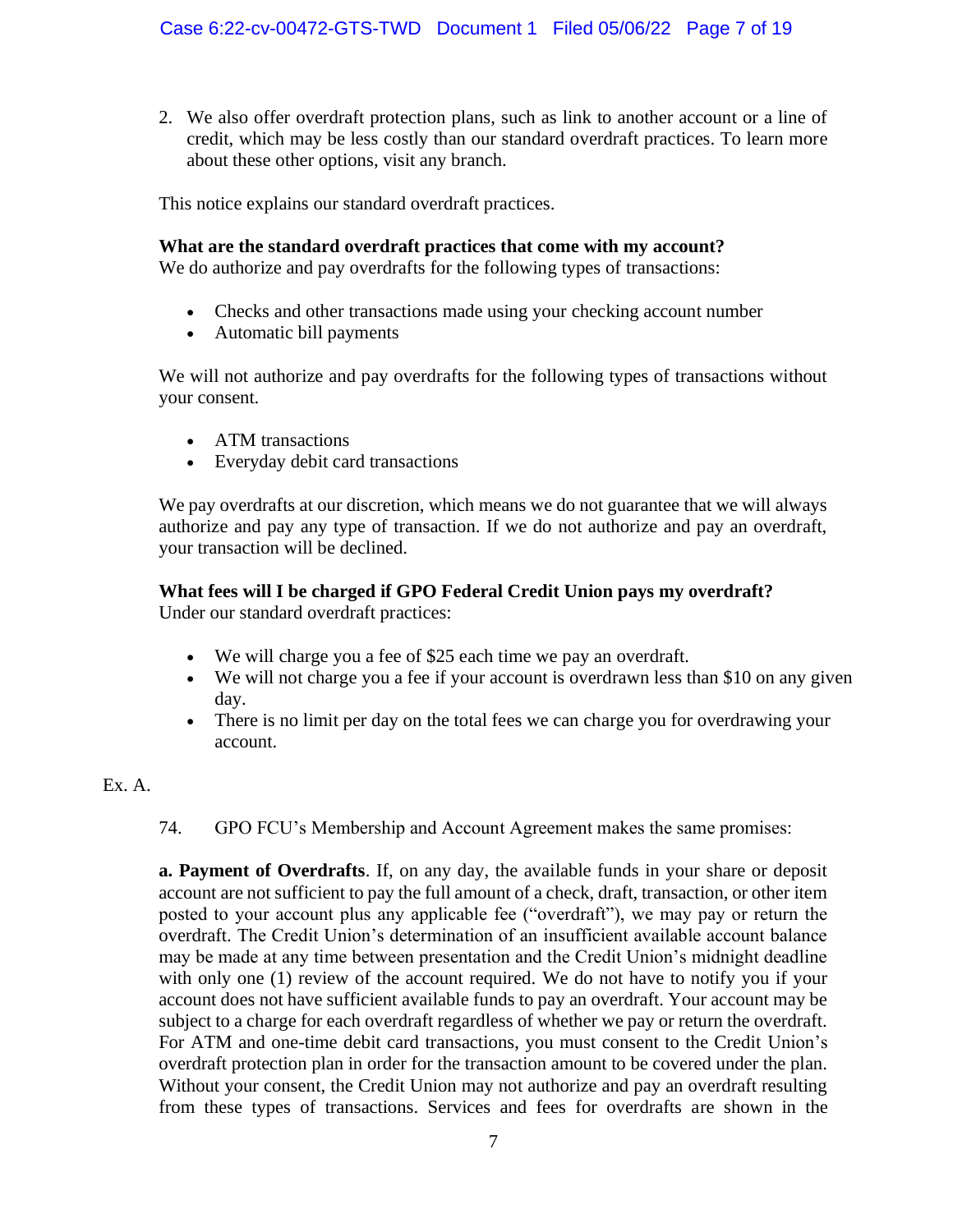document the Credit Union uses to capture the member's opt-in choice for overdraft protection and the Schedule of Fees and Charges. Except as otherwise agreed in writing, if we exercise our right to use our discretion to pay an overdraft, we do not agree to pay overdrafts in the future and may discontinue covering overdrafts at any time without notice. If we pay an overdraft or impose a fee that overdraws your account, you agree to pay the overdrawn amount in accordance with your overdraft protection plan or, if you do not have such a plan with us, in accordance with our overdraft payment policy.

Ex. B at 3.

75. For APPSN Transactions, which are immediately deducted from a positive account balance and should be held aside for payment of that same transaction, there are always funds to cover those transactions—yet GPO FCU assesses OD Fees on them anyway.

76. The above promises mean that transactions are only overdraft transactions when they are authorized into a negative account balance. Of course, that is not true for APPSN Transactions.

77. APPSN transactions are always initiated at a time when there are sufficient available funds in the account.

78. In fact, GPO FCU actually authorizes transactions on positive funds, claims to set those funds aside on hold, but then fails to use those same funds to settle those same transactions. Instead, it uses a secret posting process described below.

79. All the above representations and contractual promises are untrue. In fact, GPO FCU charges OD Fees even when sufficient funds exist to cover transactions that are authorized into a positive balance. No express language in any document states that GPO FCU may impose OD Fees on any APPSN Transactions.

80. First, and most fundamentally, GPO FCU charges OD Fees on debit card transactions for which there are sufficient funds available to cover the transactions. That is despite contractual representations that GPO FCU will only charge OD Fees on transactions with insufficient available funds to cover a given transaction.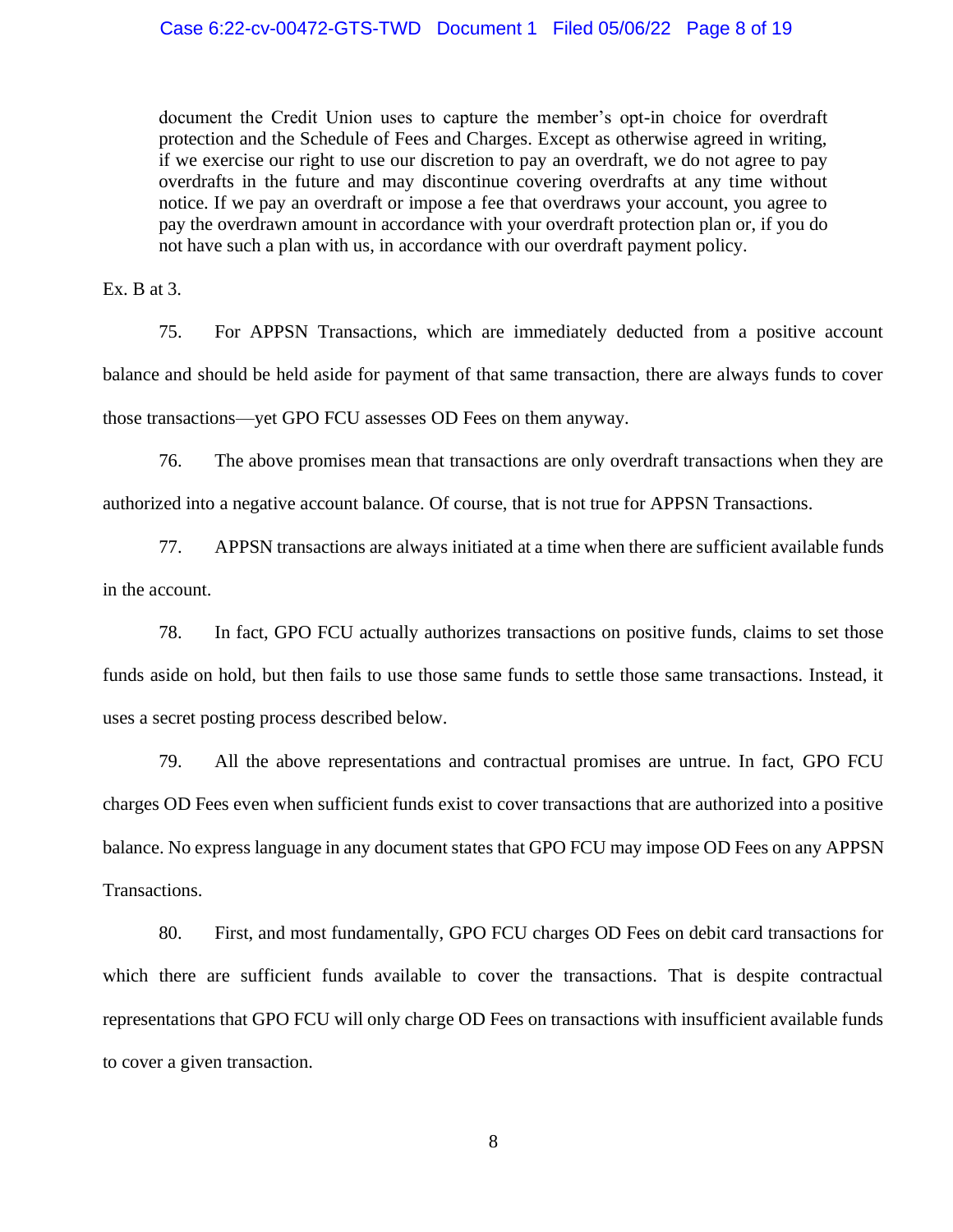# Case 6:22-cv-00472-GTS-TWD Document 1 Filed 05/06/22 Page 9 of 19

81. GPO FCU assesses OD Fees on APPSN Transactions that *do* have sufficient funds available to cover them throughout their lifecycle.

82. GPO FCU's practice of charging OD Fees even when sufficient available funds exist to cover a transaction violates a contractual promise not to do so. This discrepancy between GPO FCU's actual practice and the contract causes accountholders like the Plaintiff to incur more OD Fees than they should.

83. Next, sufficient funds for APPSN Transactions are actually debited from the account immediately, consistent with standard industry practice.

84. Because these withdrawals take place upon initiation, they cannot be re-debited later. But that is what GPO FCU does when it re-debits the account during a secret batch posting process.

85. In reality, GPO FCU's actual practice is to deduct the same debit card transaction twice to determine if the transaction overdraws an account—both at the time a transaction is authorized and later at the time of settlement.

86. At the time of settlement, however, an available balance *does not change at all* for these transactions previously authorized into good funds. As such, GPO FCU cannot then charge an OD Fee on such transaction because the available balance has not been rendered insufficient due to the pseudoevent of settlement.

87. Upon information and belief, something more is going on: at the moment a debit card transaction is getting ready to settle, GPO FCU does something new and unexpected, during the middle of the night, during its nightly batch posting process. Specifically, GPO FCU releases the hold placed on funds for the transaction for a split second, putting money back into the account, then re-debits the same transaction a second time.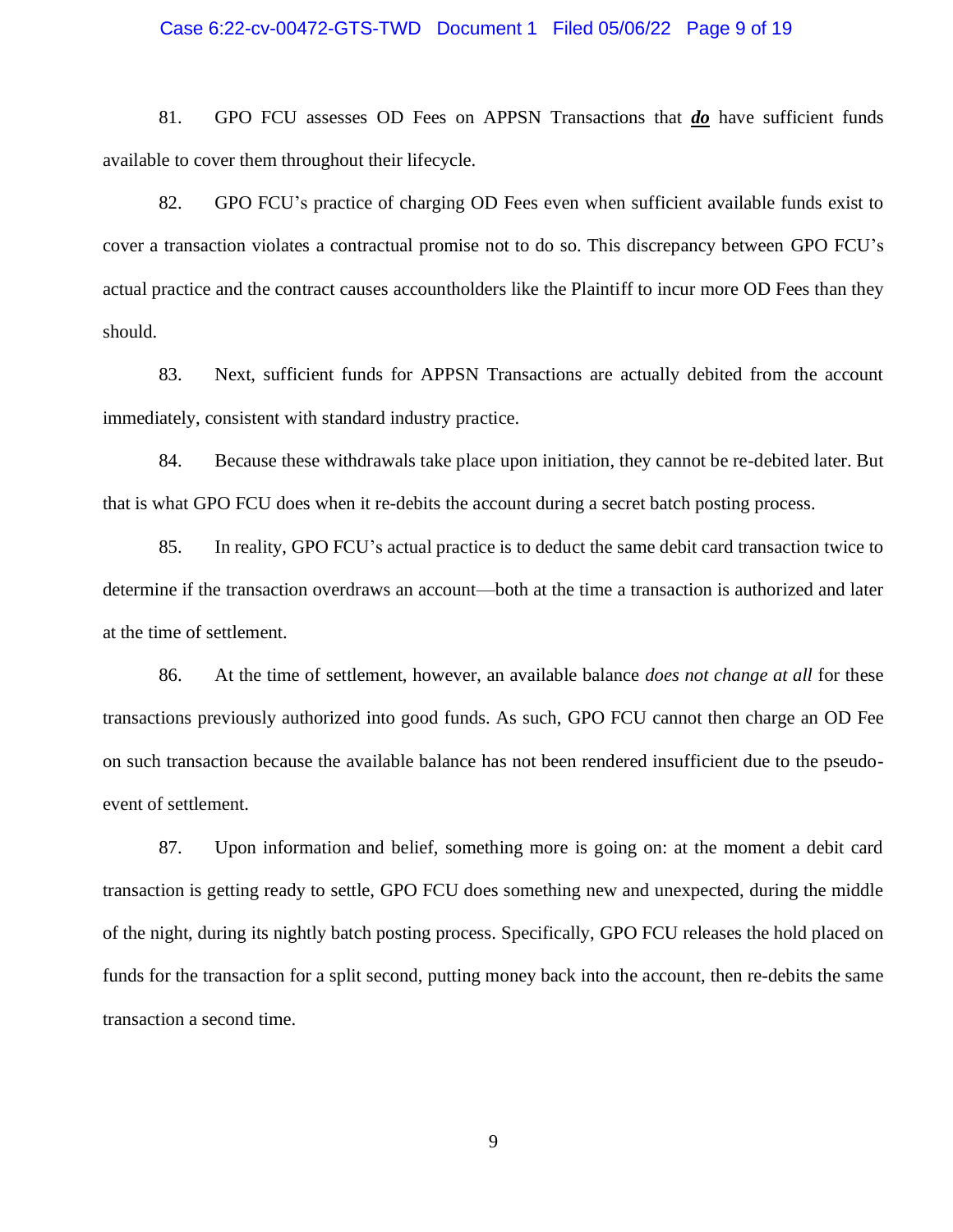### Case 6:22-cv-00472-GTS-TWD Document 1 Filed 05/06/22 Page 10 of 19

88. This secret step allows GPO FCU to charge OD Fees on transactions that never should have caused an overdraft—transactions that were authorized into sufficient funds, and for which GPO FCU specifically set aside money to pay them.

89. This discrepancy between GPO FCU's actual practices and the contract causes accountholders to incur more OD Fees than they should.

90. In sum, there is a huge gap between GPO FCU's practices as described in the Account Documents and GPO FCU's practices in reality.

#### *C. GPO FCU Abuses Contractual Discretion*

91. GPO FCU's treatment of debit card transactions to charge OD Fees is not simply a breach of the express terms of the numerous Account Documents. In addition, GPO FCU exploits contractual discretion to the detriment of accountholders when it uses these policies.

92. GPO FCU uses its contractual discretion to cause APPSN Transactions to incur OD Fees by knowingly authorizing later transactions that it allows to consume available funds previously sequestered for APPSN Transactions.

93. GPO FCU uses this contractual discretion unfairly to extract OD Fees on transactions that no reasonable accountholder would believe could cause OD Fees.

# *D. Reasonable Accountholders Understand Debit Card/POS Transactions Are Debited Immediately*

94. The assessment of OD Fees on APPSN Transactions is fundamentally inconsistent with immediate deduction and holding of funds for debit card/POS transactions. That is because, if funds are immediately debited from the balance and held, they cannot be depleted by intervening transactions (and it is that subsequent depletion that is the necessary condition of APPSN Transactions). If funds are immediately debited from the available balance, then they are necessarily available to be applied to the debit card transactions for which they are debited.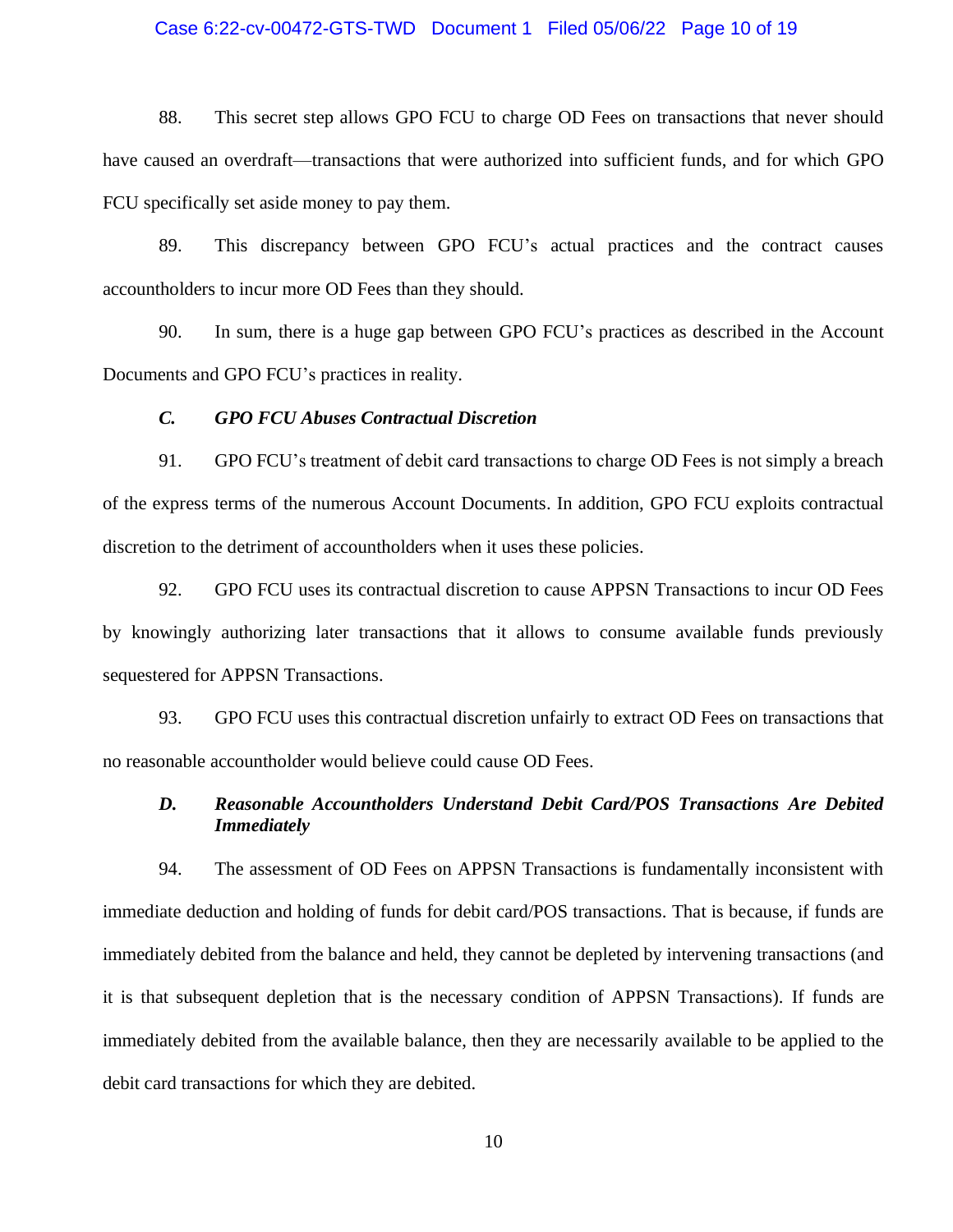### Case 6:22-cv-00472-GTS-TWD Document 1 Filed 05/06/22 Page 11 of 19

95. GPO FCU was and is aware that this is precisely how accountholders reasonably understand such transactions to work.

96. GPO FCU knows that many accountholders prefer debit cards for this very reason. Research indicates that accountholders prefer debit cards as a budgeting device because they do not allow debt like credit cards do, and because the money comes directly out of a checking account.

97. Consumer Action, a national nonprofit consumer education and advocacy organization, advises consumers determining whether they should use a debit card that "[t]here is no grace period on debit card purchases the way there is on credit card purchases; the money is immediately deducted from your checking account. Also, when you use a debit card you lose the one or two days of 'float' time that a check usually takes to clear." *What Do I Need to Know About Using a Debit Card?*, Consumer Action  $\lambda$  (Jan. 14, 2019), https://www.consumeraction.org/helpdesk/articles/what\_do\_i\_need\_to\_know\_about\_using\_a\_debit\_card (last visited June 4, 2021).

98. Further, Consumer Action informs consumers that "Debit cards offer the convenience of paying with plastic without the risk of overspending. When you use a debit card, you do not get a monthly bill. You also avoid the finance charges and debt that can come with a credit card if not paid off in full." *Understanding Debit Cards*, Consumer Action, http://www.consumeraction.org/english/articles/understanding\_debit\_cards (last visited June 4, 2021).

99. This understanding is a large part of the reason that debit cards have risen in popularity. The number of terminals that accept debit cards in the United States increased by approximately 1.4 million in a recent five year period and, with that increasing ubiquity, consumers have (along with credit cards) viewed debit cards "as a more convenient option than refilling their wallets with cash from an ATM." Maria LaMagna, *Debit Cards Gaining on Case for Smallest Purchases,* MarketWatch, Mar. 23,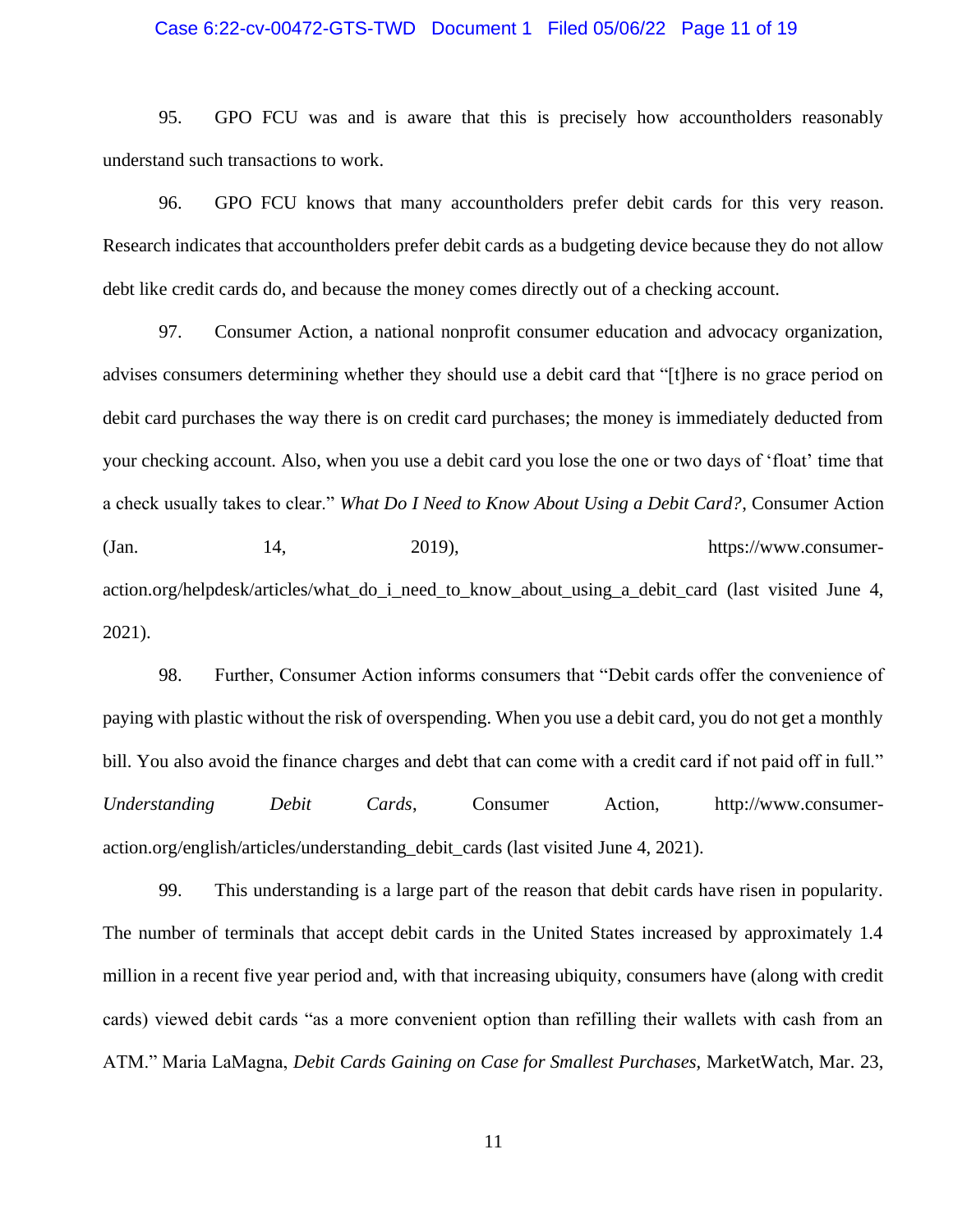### Case 6:22-cv-00472-GTS-TWD Document 1 Filed 05/06/22 Page 12 of 19

2016, http://www.marketwatch.com/story/morepeople-are-using-debit-cards-to-buy-a-pack-of-gum-2016-03-23.

100. Not only have accountholders increasingly transitioned from cash to debit cards, but they believe that a debit card purchase is the fundamental equivalent of a cash purchase, with the swipe of a card equating to handing over cash, permanently and irreversibly.

101. GPO FCU was aware of accountholder perception that debit transactions reduce an available balance *in a specified order*—namely, the moment they are actually initiated—and its account agreement only supports this perception.

### *E. Plaintiff's Experience*

102. As an example, on July 30, 2021, Plaintiff was assessed OD Feesfor debit card transactions that settled that day, despite the fact that positive funds were deducted immediately, prior to that day, for the transaction on which Plaintiff was assessed the OD Fee. At the time that the positive funds were deducted, Plaintiff had a positive balance, which would not have caused an OD Fee.

### **CLASS ACTION ALLEGATIONS**

103. Plaintiff brings this action on behalf of herself, and all others similarly situated pursuant to Rule 23 of the Federal Rules of Civil Procedure. This action satisfies the numerosity, commonality, typicality, adequacy, predominance and superiority requirements of Rule 23.

104. The proposed classes are defined as:

All GPO FCU checking account holders in the United States who, during the applicable statute of limitations, were charged OD Fees on transactions that were authorized into a positive available balance (the "National APPSN Class").

All GPO FCU checking account holders in the State of New York who, during the applicable statute of limitations, were charged OD Fees on transactions that were authorized into a positive available balance (the "New York APPSN Subclass").

The classes are collectively referred to as the "Classes."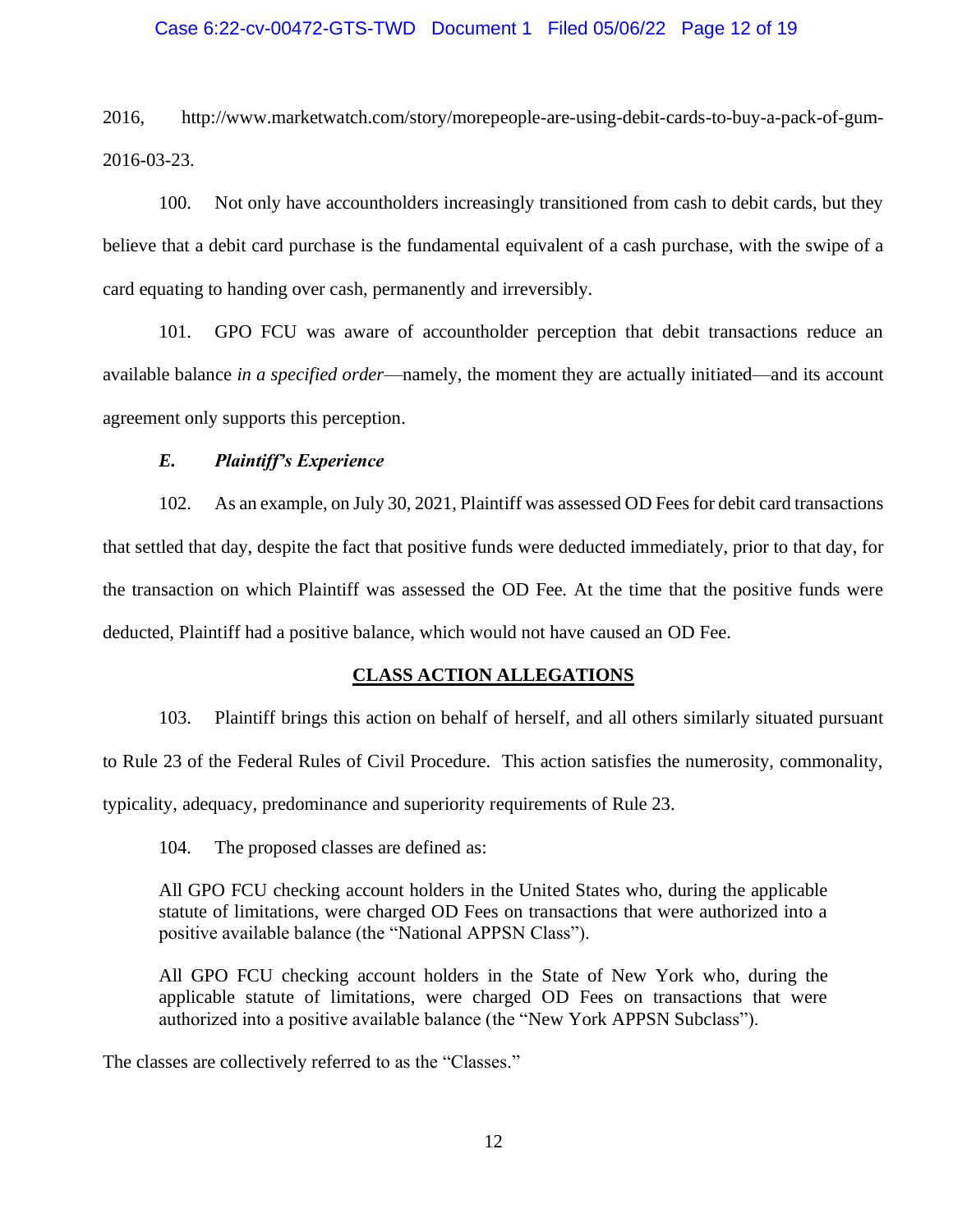### Case 6:22-cv-00472-GTS-TWD Document 1 Filed 05/06/22 Page 13 of 19

105. Plaintiff reserves the right to modify or amend the definition of the proposed Classes before the Court determines whether certification is appropriate.

106. Excluded from the Classes are GPO FCU, its parents, subsidiaries, affiliates, officers and directors, any entity in which GPO FCU has a controlling interest, all customers who make a timely election to be excluded, governmental entities, and all judges assigned to hear any aspect of this litigation, as well as their immediate family members.

107. The members of the Classes are so numerous that joinder is impractical. The Classes consist of thousands of members, the identity of whom is within the knowledge of and can be ascertained only by resort to GPO FCU's records.

108. The claims of Plaintiff are typical of the claims of the Classes in that she, like all Class members, was charged improper OD Fees. Plaintiff, like all Class members, has been damaged by GPO FCU's misconduct in that she paid improper OD Fees. Furthermore, the factual basis of GPO FCU's misconduct is common to all Class members, and represents a common thread of unfair and unconscionable conduct resulting in injury to all members of the Classes.

109. There are numerous questions of law and fact common to the Classes and those common questions predominate over any questions affecting only individual Class members.

- 110. Among the questions of law and fact common to the Classes are whether GPO FCU:
	- a. Charged OD Fees on transactions when those transactions did not overdraw accounts;
	- b. Breached its contract with consumers by charging OD Fees on transactions when those transactions did not overdraw accounts;
	- c. Breached the covenant of good faith and fair dealing by charging OD Fees on transactions when those transactions did not overdraw accounts;
	- d. Whether Plaintiff and the Classes were damaged by GPO FCU's conduct and if so,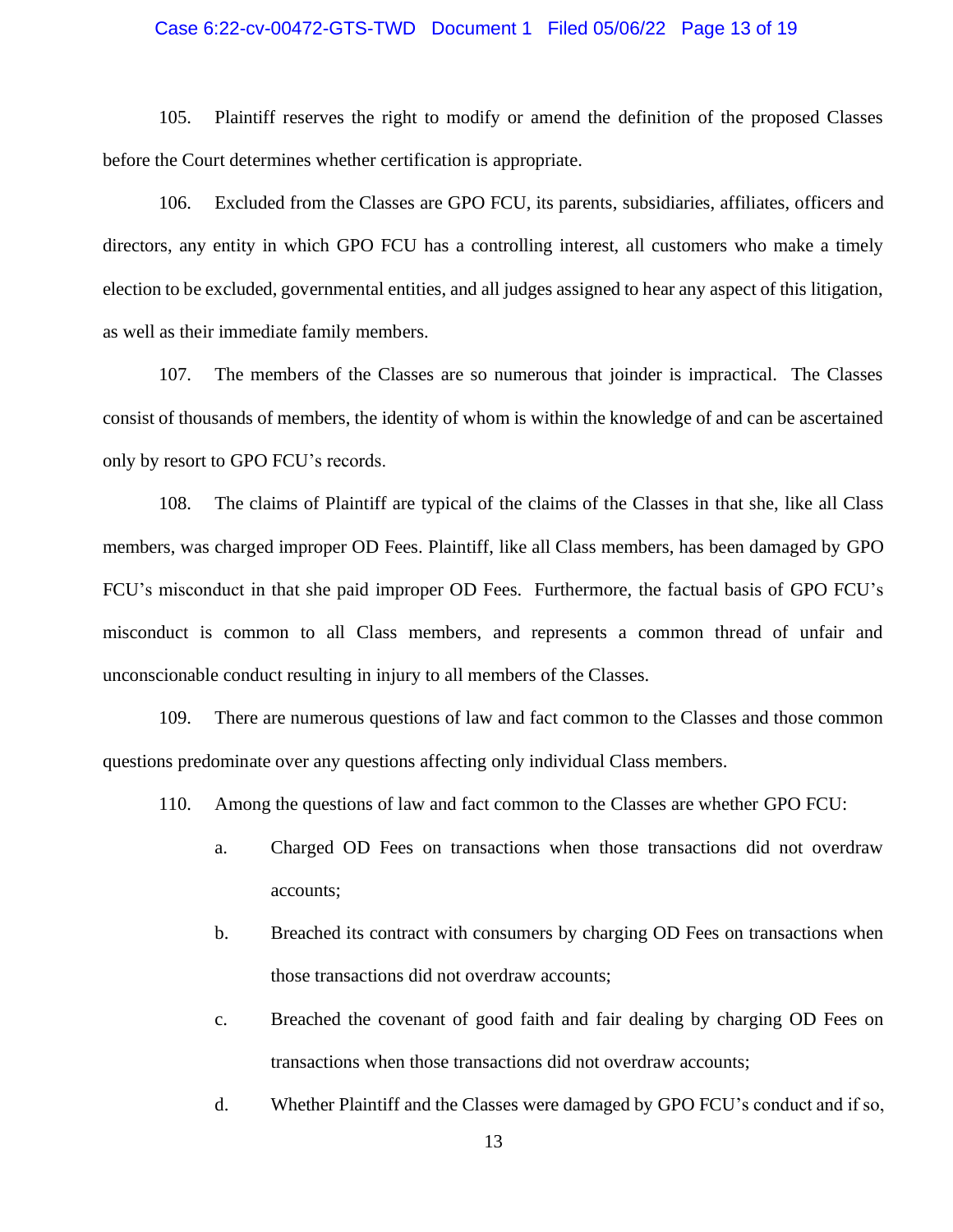### Case 6:22-cv-00472-GTS-TWD Document 1 Filed 05/06/22 Page 14 of 19

the proper measure of damages.

111. Plaintiff is committed to the vigorous prosecution of this action and has retained competent counsel experienced in the prosecution of class actions and, in particular, class actions on behalf of consumers and against financial institutions. Accordingly, Plaintiff is an adequate representative and will fairly and adequately protect the interests of the Classes.

112. A class action is superior to other available methods for the fair and efficient adjudication of this controversy. Since the amount of each individual Class member's claim is small relative to the complexity of the litigation, and due to the financial resources of GPO FCU, no Class member could afford to seek legal redress individually for the claims alleged herein. Therefore, absent a class action, the Class members will continue to suffer losses and GPO FCU's misconduct will proceed without remedy. Moreover, given that the improper fees were assessed in a uniform manner, common issues predominate over any questions, to the extent there are any, affecting only individual members.

113. Even if Class members themselves could afford such individual litigation, the court system could not. Given the complex legal and factual issues involved, individualized litigation would significantly increase the delay and expense to all parties and to the Court. Individualized litigation would also create the potential for inconsistent or contradictory rulings. By contrast, a class action presents far fewer management difficulties, allows claims to be heard which might otherwise go unheard because of the relative expense of bringing individual lawsuits, and provides the benefits of adjudication, economies of scale and comprehensive supervision by a single court.

# **FIRST CLAIM FOR RELIEF Breach of Contract and Breach of the Covenant of Good Faith and Fair Dealing (On Behalf of Plaintiff and the Classes)**

114. The preceding allegations are incorporated by reference and re-alleged as if fully set forth herein.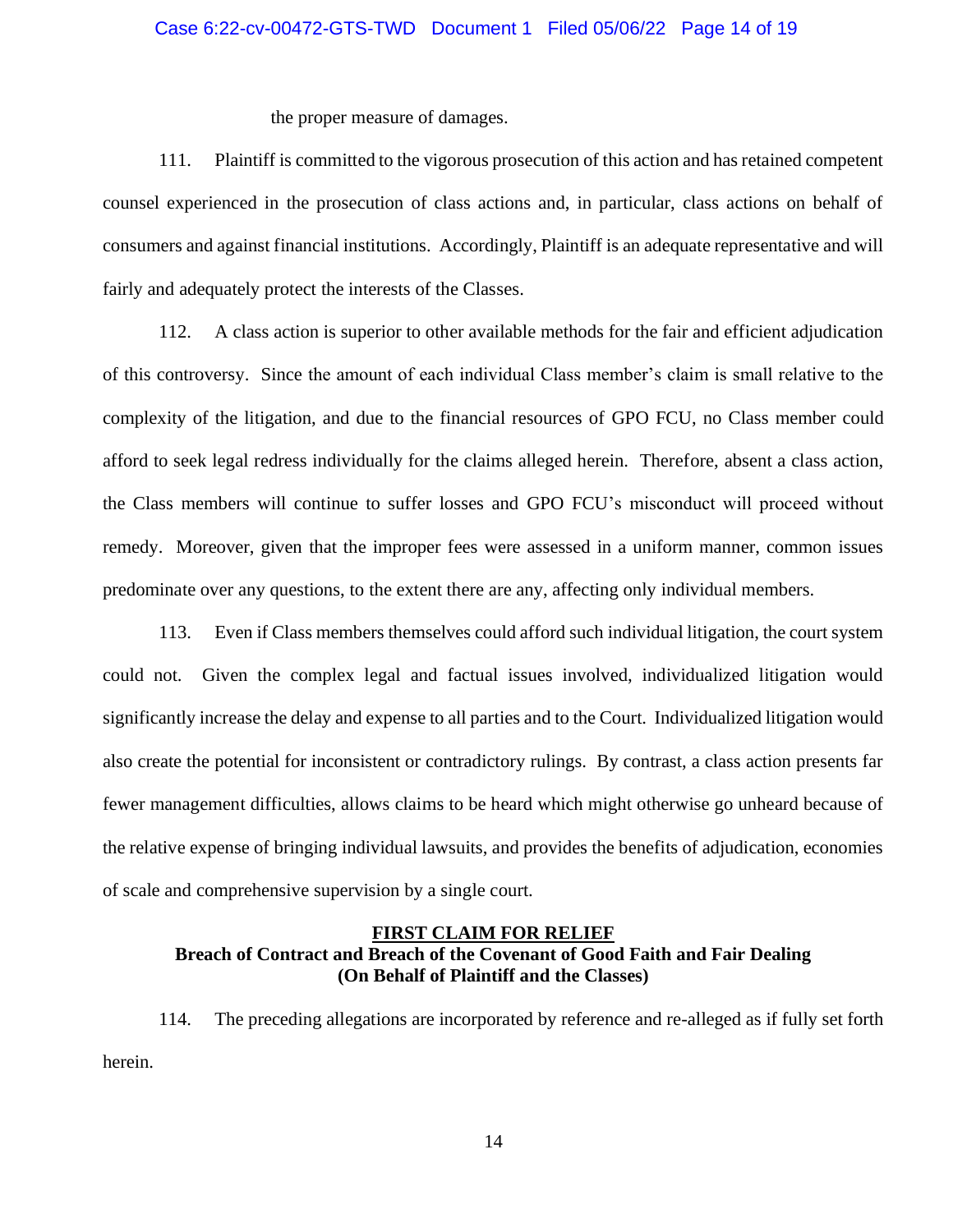### Case 6:22-cv-00472-GTS-TWD Document 1 Filed 05/06/22 Page 15 of 19

115. Plaintiff and GPO FCU have contracted for bank account deposit, checking, ATM, and debit card services. The contract does not permit GPO FCU to charge OD Fees on transactions that do not actually overdraw an account.

116. Further, under the laws of New York, good faith is an element of every contract, including the instant Account Documents pertaining to the assessment of OD Fees. Whether by common law or statute, all such contracts impose upon each party a duty of good faith and fair dealing. Good faith and fair dealing, in connection with executing contracts and discharging performance and other duties according to their terms, means preserving the spirit – not merely the letter – of the bargain. Put differently, the parties to a contract are mutually obligated to comply with the substance of their contract in addition to its form. Evading the spirit of the bargain and abusing the power to specify terms constitute examples of bad faith in the performance of contracts.

117. Subterfuge and evasion violate the obligation of good faith in performance even when an actor believes his conduct to be justified. A failure to act in good faith may be overt or may consist of inaction, and fair dealing may require more than honesty. Examples of violations of good faith and fair dealing include evasion of the spirit of the bargain, willful rendering of imperfect performance, abuse of a power to specify terms, and interference with or failure to cooperate in the other party's performance.

118. GPO FCU has breached the covenant of good faith and fair dealing in its contract with customers by charging OD Fees on transactions that do not actually overdraw the account *i.e.* when there were sufficient actual funds in the account to cover the transaction.

119. GPO FCU also breached the express terms of its contract with Plaintiff and the Classes by charging OD Fees on transactions that do not actually overdraw the account *i.e.* when there were sufficient actual funds in the account to cover the transaction.

120. Plaintiff and members of the Classes have performed all, or substantially all, of the obligations imposed on them under the contract.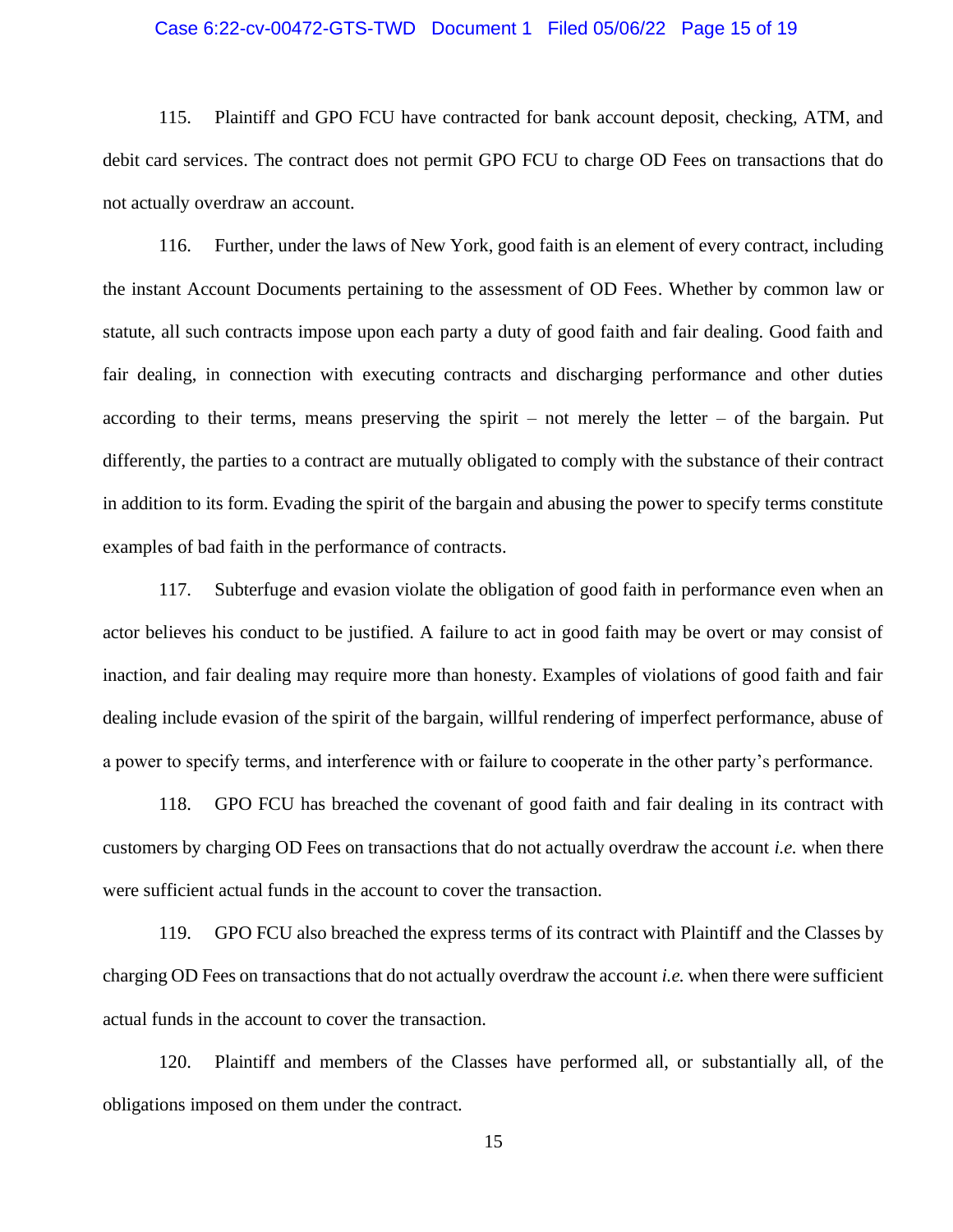### Case 6:22-cv-00472-GTS-TWD Document 1 Filed 05/06/22 Page 16 of 19

121. Plaintiff and members of the Classes have sustained damages as a result of GPO FCU's breach of the contract.

# **SECOND CLAIM FOR RELIEF Violations of New York General Business § 349,** *et seq***. (On Behalf of Plaintiff and the New York Subclass)**

122. The preceding allegations are incorporated by reference and re-alleged as if fully set forth herein.

123. This claim is asserted on behalf of the members of the New York Subclass under New York's consumer protection law, New York General Business Law § 349, et seq. ("GBL § 349").

124. GPO FCU engaged in deceptive acts or practices relating to the imposition of overdraft fees on consumers, in violation of GBL § 349, N.Y. Gen. Bus. Law § 349(a).

125. GBL § 349 prohibits "[d]eceptive acts or practices in the conduct of any business, trade or commerce or in the furnishing of any service." *Id*.

126. GPO FCU engaged in deceptive acts or practices, unlawful conduct, made affirmative misrepresentations, or otherwise violated GBL § 349 by, *inter alia*, knowingly and intentionally employing an unfair and deceptive policy as described herein.

127. GPO FCU also engaged in unlawful conduct, made affirmative misrepresentations, or otherwise violated GBL § 349.

128. GPO FCU's deceptive acts or practices were "consumer-oriented." *E.g., Wilson v. Northwestern Mut. Ins. Co*., 625 F.3d 54, 64 (2d Cir. 2010) (quoting *Oswego Laborers' Local 214 Pension Fund v. Marine Midland Bank*, NA., 85 N.Y.2d 20, 623 N.Y.S.2d 529, 532-33, 647 N.E.2d 741 (1995)).

129. GPO FCU intended that Plaintiff and the members of the New York Subclass rely on the acts of concealment and deception, so that Plaintiff and the members of the New York Subclass would incur additional OD Fees.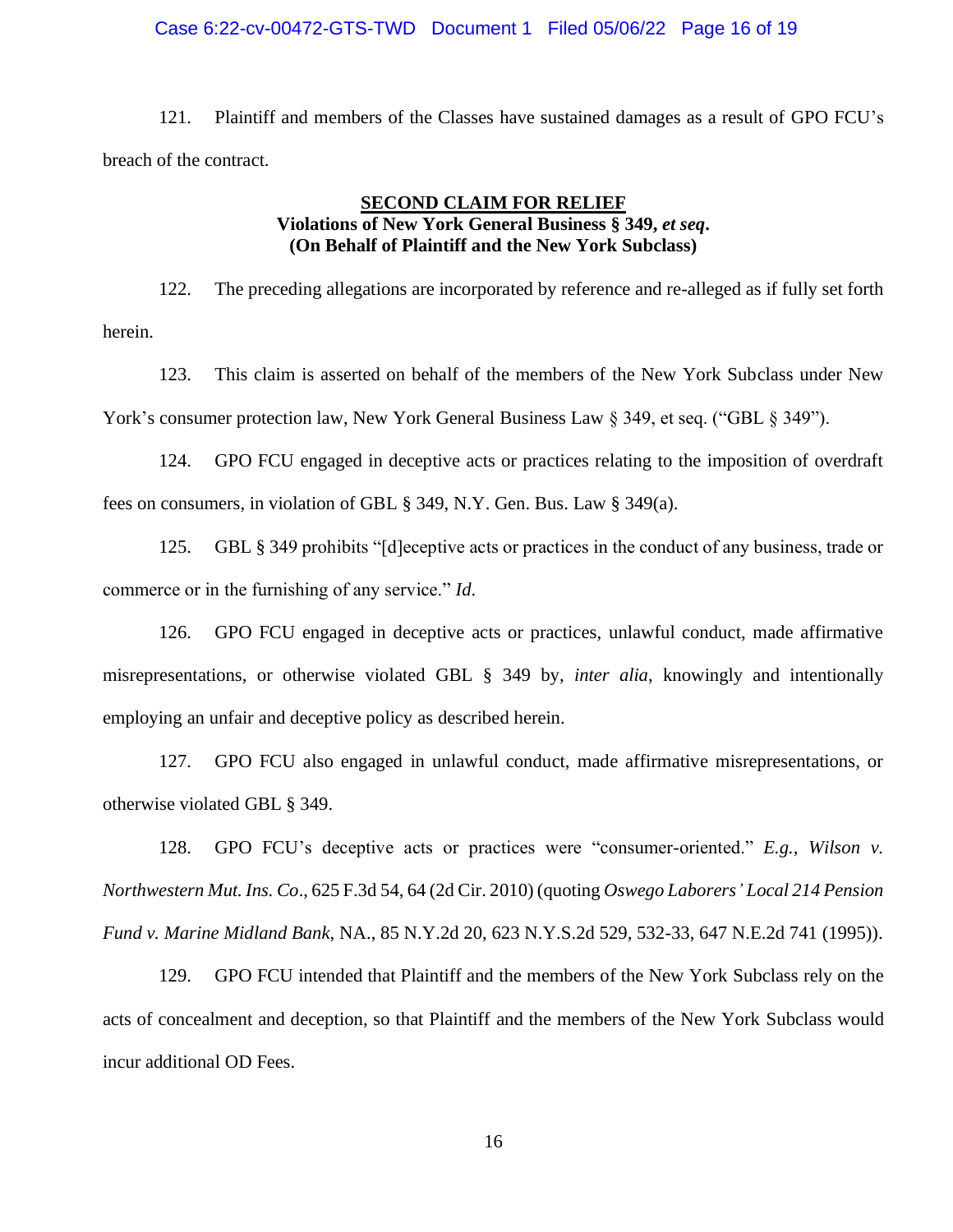### Case 6:22-cv-00472-GTS-TWD Document 1 Filed 05/06/22 Page 17 of 19

130. GPO FCU's conduct caused Plaintiff and the members of the New York Subclass to suffer ascertainable losses in the form of improper OD Fees that, but for GPO FCU's unfair and deceptive policies, would not otherwise have been imposed.

131. A causal relationship exists between GPO FCU's unlawful conduct and the ascertainable losses suffered by Plaintiff and the members of the New York Subclass. Had GPO FCU kept its promises, Plaintiff and the members of the New York Subclass would not have incurred certain OD Fees in violation of GBL § 349.

132. As redress for GPO FCU's repeated and ongoing violations of GBL § 349, Plaintiff and the New York Subclass are entitled to, *inter alia*, actual damages, treble damages, declaratory relief, and reasonable attorney's fees. N.Y. Gen. Bus. Law. § 349(h).

# **THIRD CLAIM FOR RELIEF VIOLATION OF THE EFTA (REGULATION E), 12 C.F.R. § 1005,** *et seq***.; AUTHORITY DERIVED FROM 15 U.S.C. § 1693,** *et seq***. (On Behalf of Plaintiff and the Classes)**

133. The preceding allegations are incorporated by reference and re-alleged as if fully set forth herein.

134. GPO FCU charged Plaintiff overdraft fees as a result of ATM and non-recurring debit card transactions authorized into a positive balance.

135. GPO FCU failed to provide Plaintiff disclosures that fully and accurately described GPO FCU's overdraft service – i.e., the service under which GPO FCU would assess overdraft fees as a result of ATM and non-recurring debit card transactions authorized into a positive balance. Specifically, prior to enrolling Plaintiff in the service and charging Plaintiffs overdraft fees as a result of ATM and nonrecurring debit card transactions authorized into a positive balance, GPO FCU failed to provide Plaintiff a segregated, non-misleading and truthful description of its practices, as part of the overdraft service, in assessing overdraft fees as a result of one-time debit card transactions, as required by 12 C.F.R. § 1005.17.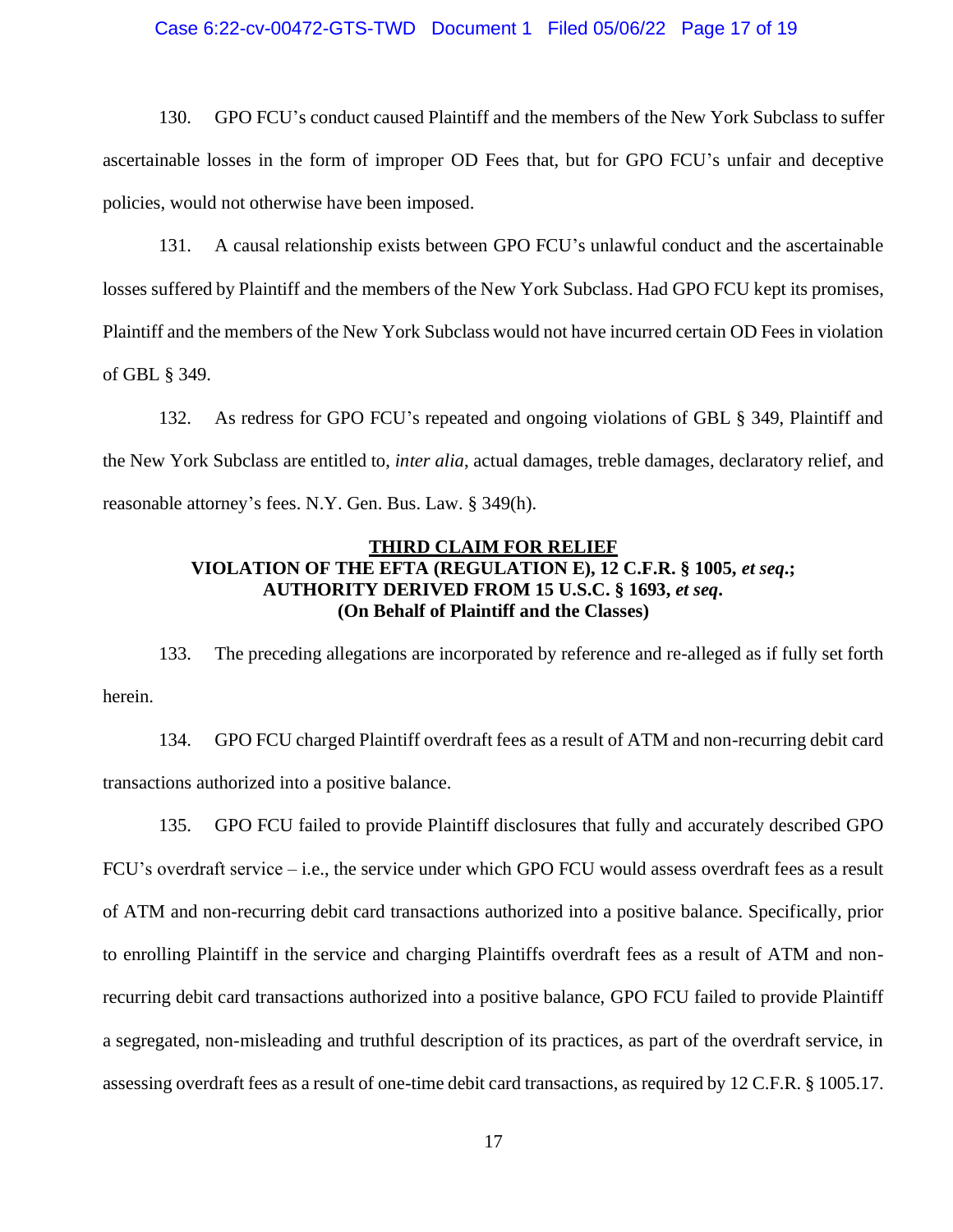### Case 6:22-cv-00472-GTS-TWD Document 1 Filed 05/06/22 Page 18 of 19

136. Plaintiff was assessed overdraft fees as a result of debit card transactions being authorized into a positive balance, without her informed, affirmative and written consent, in violation of Regulation E (12 C.F.R. §§1005 et seq.), whose "primary objective" is "the protection of consumers" (§1005.l(b)) and which "carries out the purposes of the [Electronic Fund Transfer Act 15 U.S.C. §§1693 et seq.), the "EFTA"] (§1005. l(b)), whose express "primary objective" is also "the provision of individual consumer rights" (15 U.S.C. §1693(b)).

137. Due to GPO FCU's violation of Regulation E (12 C.F.R. § 1005.17), Plaintiff and all members of the Classes are entitled to, and do seek, actual and statutory damages, as well as attorneys' fees and costs of suit pursuant to 15 U.S.C.A. § 1693m.

### **PRAYER FOR RELIEF**

WHEREFORE, Plaintiff and members of the Classes demand a jury trial on all claims so triable and judgment as follows:

A. An order certifying that this action may be maintained as a class action, that Plaintiff be appointed Class Representative and that Plaintiff's counsel be appointed Class Counsel;

B. Declaring GPO FCU's OD Fee policies and practices to be wrongful, unfair, and unconscionable;

C. Ordering GPO FCU to immediately cease the wrongful conduct set forth above and enjoining GPO FCU from conducting business via the unlawful and unfair business acts and practices complained of herein;

D. Restitution of all wrongful OD Fees paid to GPO FCU by Plaintiff and members of the Classes as a result of the wrongs alleged herein in an amount to be determined at trial;

E. Actual and exemplary damages in an amount to be determined at trial;

F. Pre-judgment interest at the maximum rate permitted by applicable law;